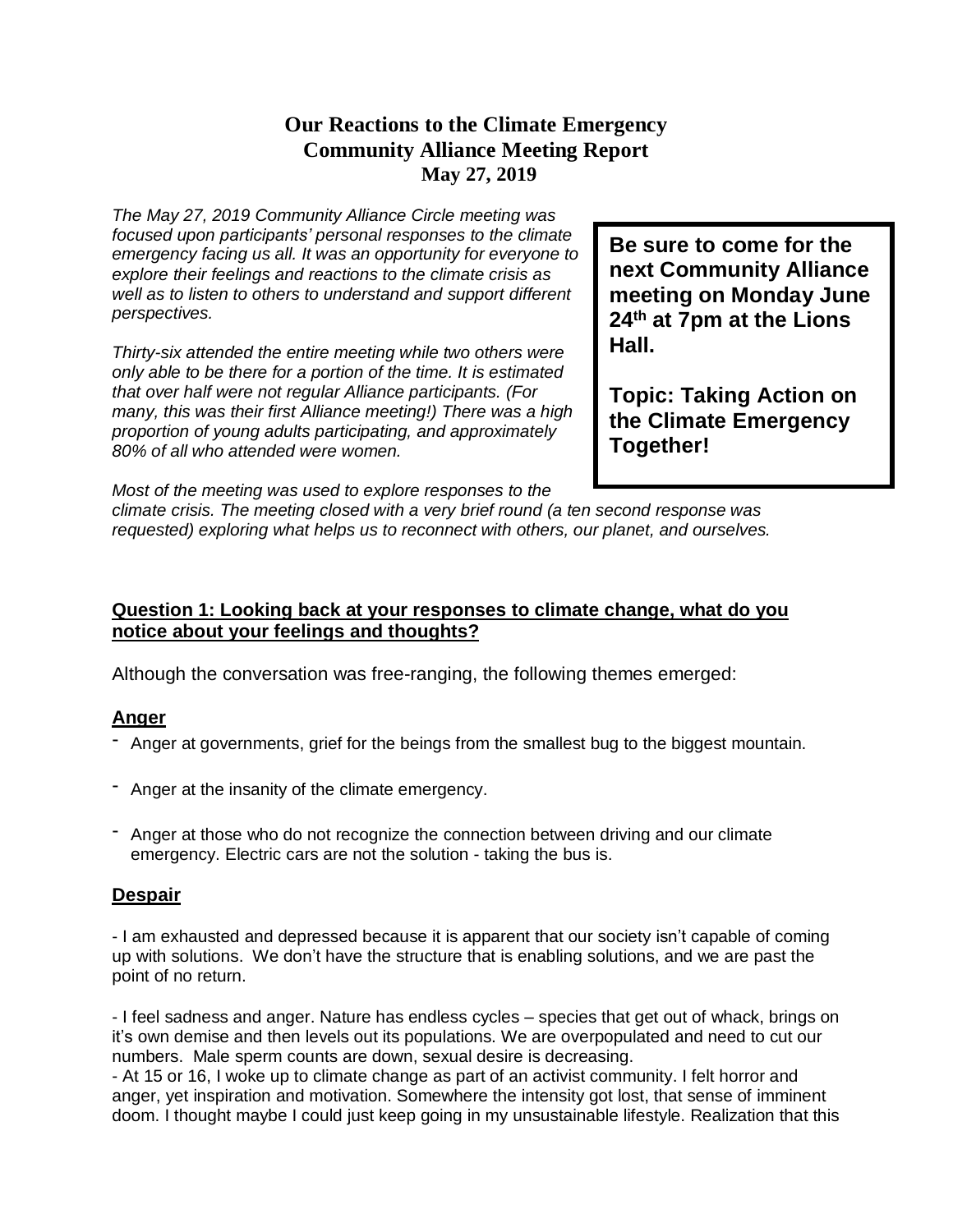was not possible was followed by avoidance and numbness. We are now seeing such major evidence of destruction like scuba diving in sea of plastic. I want to have children – what kind of world would they live in? It is really intense and scary.

- A very idealistic young adult, I have focused on activism ever since, I am discouraged because we haven't been able to change the system. We are now consumeristic and materialistic, and the gap between the wealthy and the poor has increased so much. I feel deep sorrow about the loss and extinction and angry about the injustice to people, the majority of whom have been the most disadvantaged all along.
- We are in disharmony between the spirit and the physical, a place of insensitivity.

- The fires woke me up. I feel angry that our culture is so broken. Humanity is going through initiation into adulthood. To quote Eisenstein, we've used up all the toys in the toy box. This is the moment.

### **Denial**

- I was in denial and thought that it would not happen in my lifetime. I thought that I was doing enough. I like to believe that I was making the world better, but I have actually made some tings worse.

- I feel helpless and hopeless and want to ignore it.

- I have been in avoidance. That has not been helpful.

### **Hope**

- The young kids who are demonstrating is encouraging.

- I am trying to get to joy and see the possibility in the transformation. There may be life on plus side

- We DO have the solutions, Why aren't we implementing them? There must be way to have our voices heard. Action needs to be fast. There is slim hope, but hope. I need to ask - "As a grandmother, did I do everything I could?"

-I grew up in the Far North. My father, a geologist, taught me to love the earth. We have talked about our own pain, but we need to also listen to the pain the earth is going through. We've been part of it all for very short time. We must keep a perspective on it – the earth will continue regardless.

-Today I am finding more in the connections to people and to the earth. The rage is no longer there. I am feeling joyful most days through inner work and dedication to connect deeper to the earth and to people.

- I remember being a teen and hearing about environmental issues. I thought that it would be easy. I continued as an activist. Then, I got so discouraged and learned how to farm. It is very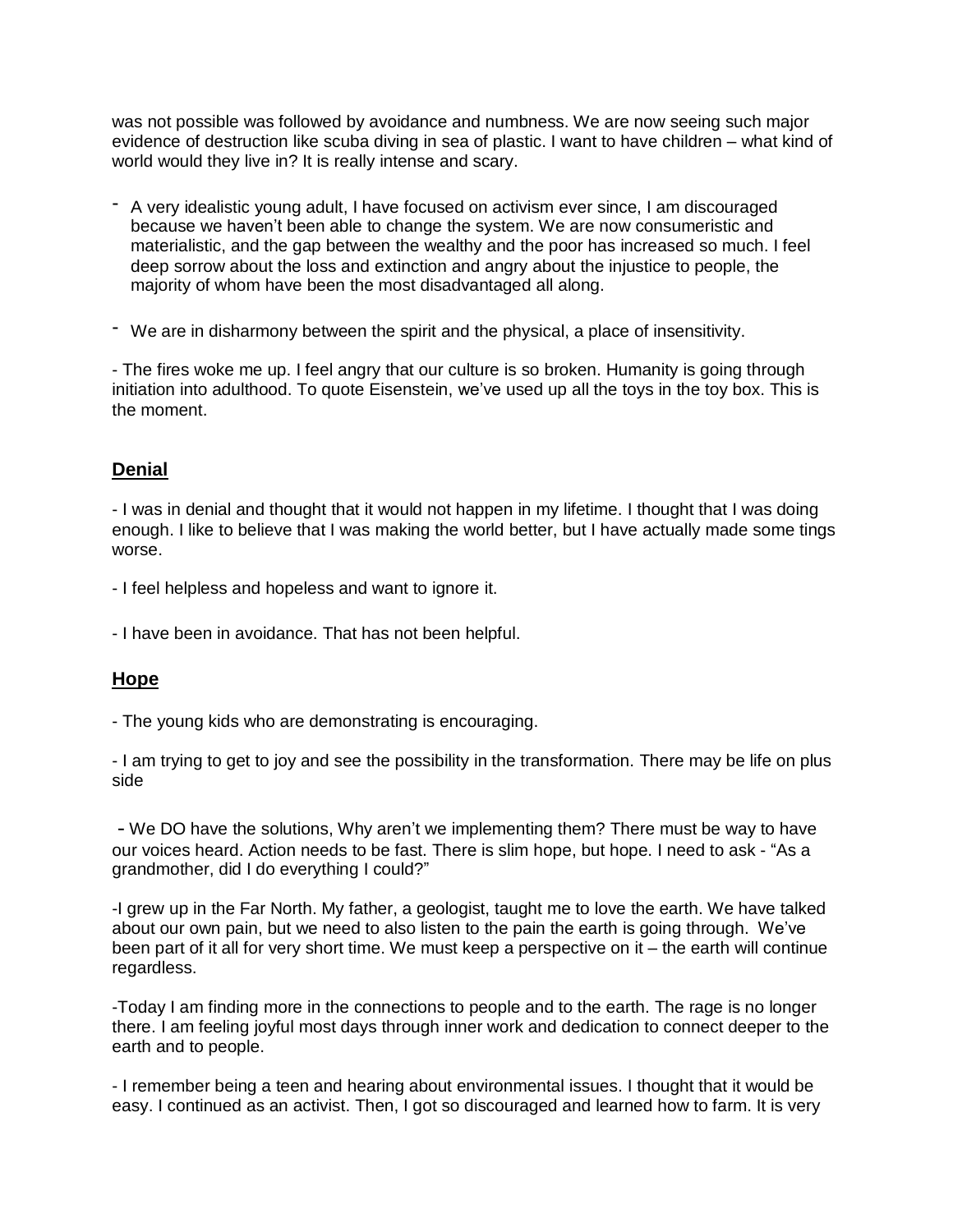confusing living a country lifestyle on Salt Spring: I hear the despair in the world, but my reality is so different. Salt Spring is the last bastion. Sometimes I feel guilty holing myself up here. - I am fully happy to be alive with community and connection.

#### **Commitment to Action**

- I am working on energy efficiency and am excited about the interest finally being shown. I am writing to every MLA and counselor.

- I want to scream and wake everyone up. Statistics are demoralizing people. We are being fed a message of "no hope" when there is so much to do. We all need to wake up to it. It doesn't feel that we're past the point of no return. The crisis is here and has been here for 8 to 10 years. Do we cry, or do we start being reactionary? How do we step up? Speak to local governments.

- We are in crisis. We have to do more. We want a better life. We must use our circles of influence. Every step of each of the the solutions requires us to go deeper into the issues. Now is the time to act. How do we engage? Local politicians are the easiest to reach. Get going, but keep a positive attitude.

- I have reduced my needs and unlearned bad habits. I have gone back to the roots and relish the abundance.

- So much of climate issue is tied up in ability to grow food and feed ourselves We can each lead to positive action by simply growing a little bit of your own food.

- We need to roar. Use the power of our voices.

- I am a problem solver. I ride a bike. I am off the grid. I make my own biodiesel. I shit in bucket. We have a problem. It is time to get going.

- I want to get to end of my life feeing that I have made things better.

- I am done emailing and petitions. They do no good. I looked at personal choices. I didn't realize how critical the situation was until the IPCC report last Fall. But, the Extinction Rebellion has brought me hope. A regenerative culture is bringing hope. The question is "What can my personal efforts do in the face of governments buying pipelines?"

- I am learning how to live sustainably and intentionally by small things like bringing my own cups to cafes.

- I worked as psychotherapist with trauma and abuse. I now facilitate retreats that allow folks to move through pain to a stronger place.

- I take positive action through art as a way to reach other people and connect.

- Can we open our hearts more to receiving/allowing death into our lives? Do we have to keep everyone alive? Do we have to make life the one and only way? I want to buy nothing new. When buying, I take all the wrapping off and leave it in the store. Stop travelling, stop buying.

- I feel rage, yet also the impulse to roll up my sleeves and become an activist.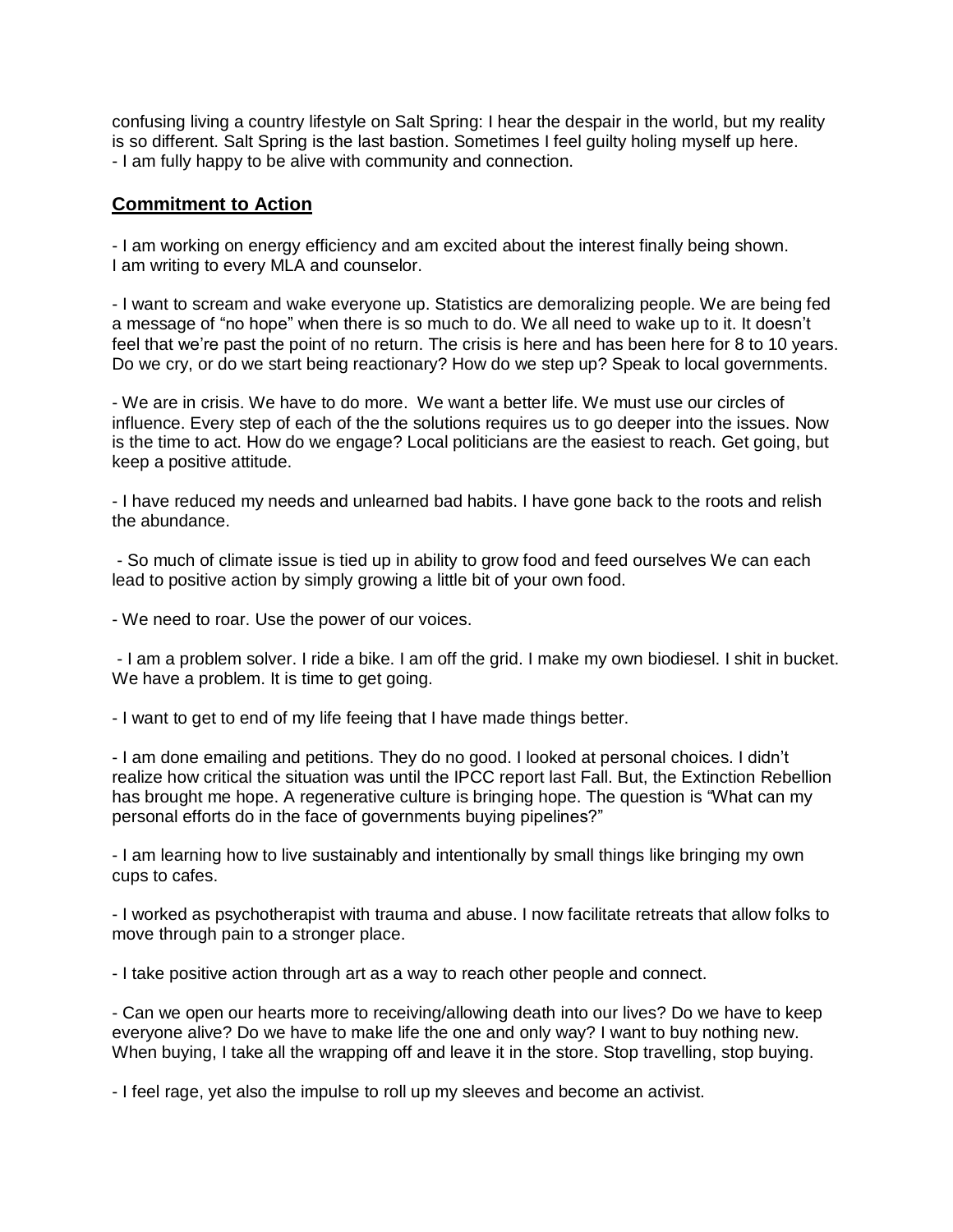- I have worked for 20 years in climate action. I am angry at corporate systems. I have experienced continual frustration trying to get things done that need to be done. My reaction has been to get involved and make a change.

- I grew up with the sense that I would have to be a gorilla fighting and have been activist all my life. It is always about connection and division. Capitalism, which requires all the "isms," needs to be solved. It is one big package and needs a mass movement to make it happen.

- Doom and gloom doesn't work. There is so much to do. It is important that we all wake up. We are not necessarily past the point of no return. The crisis is here now. How do we engage the local politicians? It is for us to do. Let's get going now.

- I get very angry at how our institutions, our leaders, are basically turning a blind eye. How many people are feathering their own nests at the expense of taking serious action? I have begun to realize that governments are not going to do anything.

- My kids need me to stand up and speak out. I was taught to never speak out. I am exhausted from it and am trying to figure out what to do.

#### **Glad to be a part of this Circle**

- I am grateful to be here. This gathering feels like medicine. I just turned 20. I feel the grief. Where are the young people? I have so much to say, but it's beautiful to hear it from others as well.

- It is nice to talk about it and get inspired.
- I am touched listening to everybody.
- I am encouraged by coming to gathering like this.
- It is gratifying to hear what people have to say.
- I am finding some comfort and peace in sharing and choosing what's best to do.

- Community is important. I have felt sense of isolation. I want to work with people in a way that's effective

- I am happy to be part of this circle. The power of a circle is that it extends out and creates respectfulness.

- We need to keep committing ourselves to listening and connecting and sharing.

- We will find more answers through connections to people and the earth. Circles are the way – maybe not jumping to solutions but sensing the deeper pain and issues.

- We need to grieve. It is important to look at how we are feeling.

-This is a journey. Feeling grief is part of creating hope. We have to face grief and get to trust. Trust is full commitment and engagement in our lives.